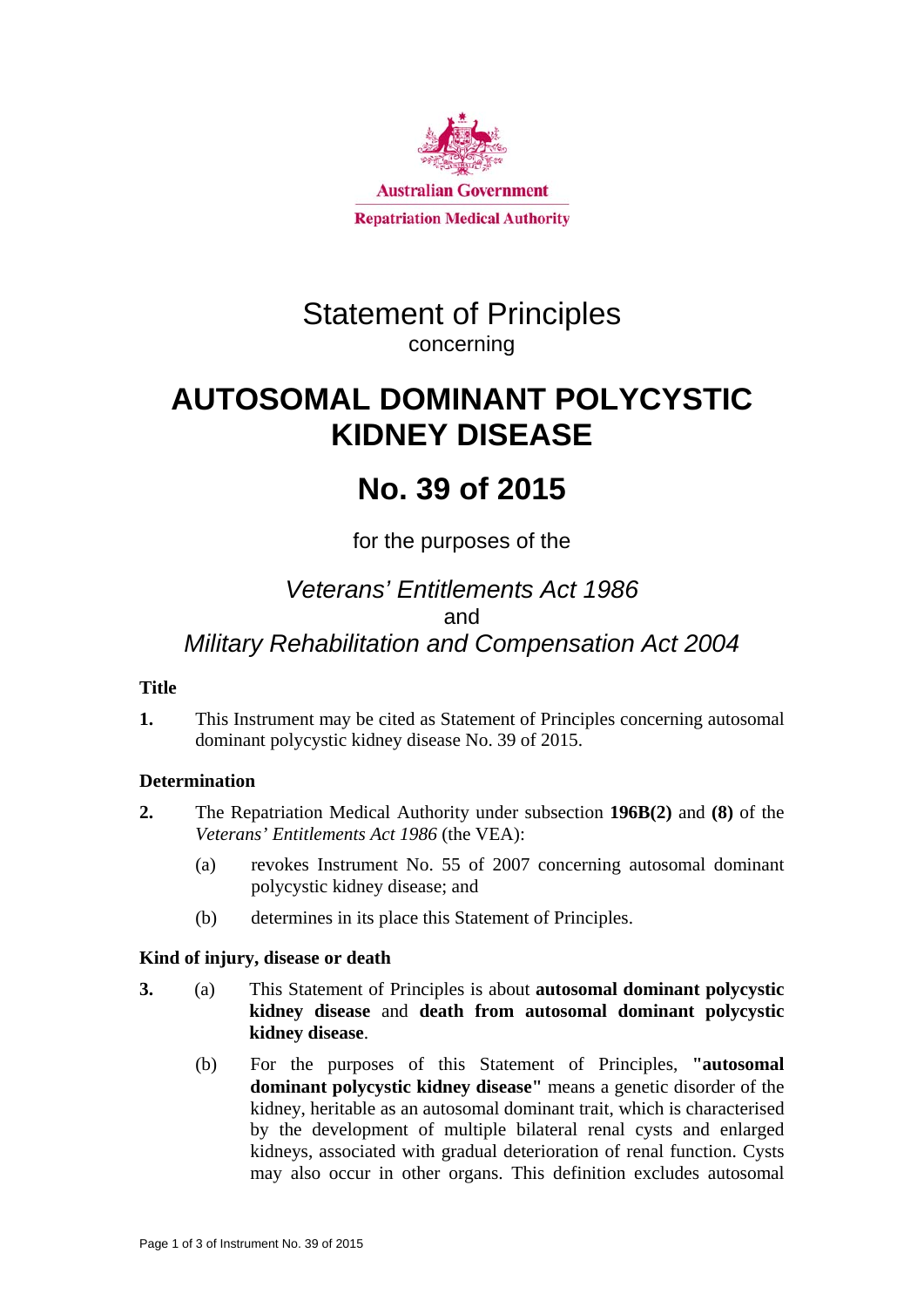recessive polycystic kidney disease, medullary sponge kidney disease, medullary cystic kidney disease or acquired cystic disease of kidney.

- (c) Autosomal dominant polycystic kidney disease attracts ICD-10-AM code Q61.2.
- (d) In the application of this Statement of Principles, the definition of **"autosomal dominant polycystic kidney disease"** is that given at paragraph 3(b) above.

#### **Basis for determining the factors**

**4.** After examining the available sound medical-scientific evidence the Repatriation Medical Authority is of the view that there is sound medicalscientific evidence that indicates that the only factor that may be related to the cause of or material contribution to or aggravation of **autosomal dominant polycystic kidney disease** or **death from autosomal dominant polycystic kidney disease** and which can be related to relevant service rendered by veterans, members of Peacekeeping Forces, or members of the Forces under the VEA, or members under the *Military Rehabilitation and Compensation Act 2004* (the MRCA) is that set out in clause 5.

#### **Factors that must be related to service**

**5.** The factor that must as a minimum exist in relation to the circumstances of a person's relevant service causing or materially contributing to or aggravating **autosomal dominant polycystic kidney disease** or **death from autosomal dominant polycystic kidney disease** is inability to obtain appropriate clinical management for autosomal dominant polycystic kidney disease.

#### **Other definitions**

**6.** For the purposes of this Statement of Principles:

**"death from autosomal dominant polycystic kidney disease"** in relation to a person includes death from a terminal event or condition that was contributed to by the person's autosomal dominant polycystic kidney disease;

**"ICD-10-AM code"** means a number assigned to a particular kind of injury or disease in The International Statistical Classification of Diseases and Related Health Problems, 10th Revision, Australian Modification (ICD-10-AM), Eighth Edition, effective date of 1 July 2013, copyrighted by the Independent Hospital Pricing Authority, and having ISBN 978-1-74128-213-9;

**"relevant service"** means:

- (a) operational service under the VEA;
- (b) peace keeping service under the VEA;
- (c) hazardous service under the VEA;
- (d) British nuclear test defence service under the VEA;
- (e) warlike service under the MRCA; or
- (f) non-warlike service under the MRCA;